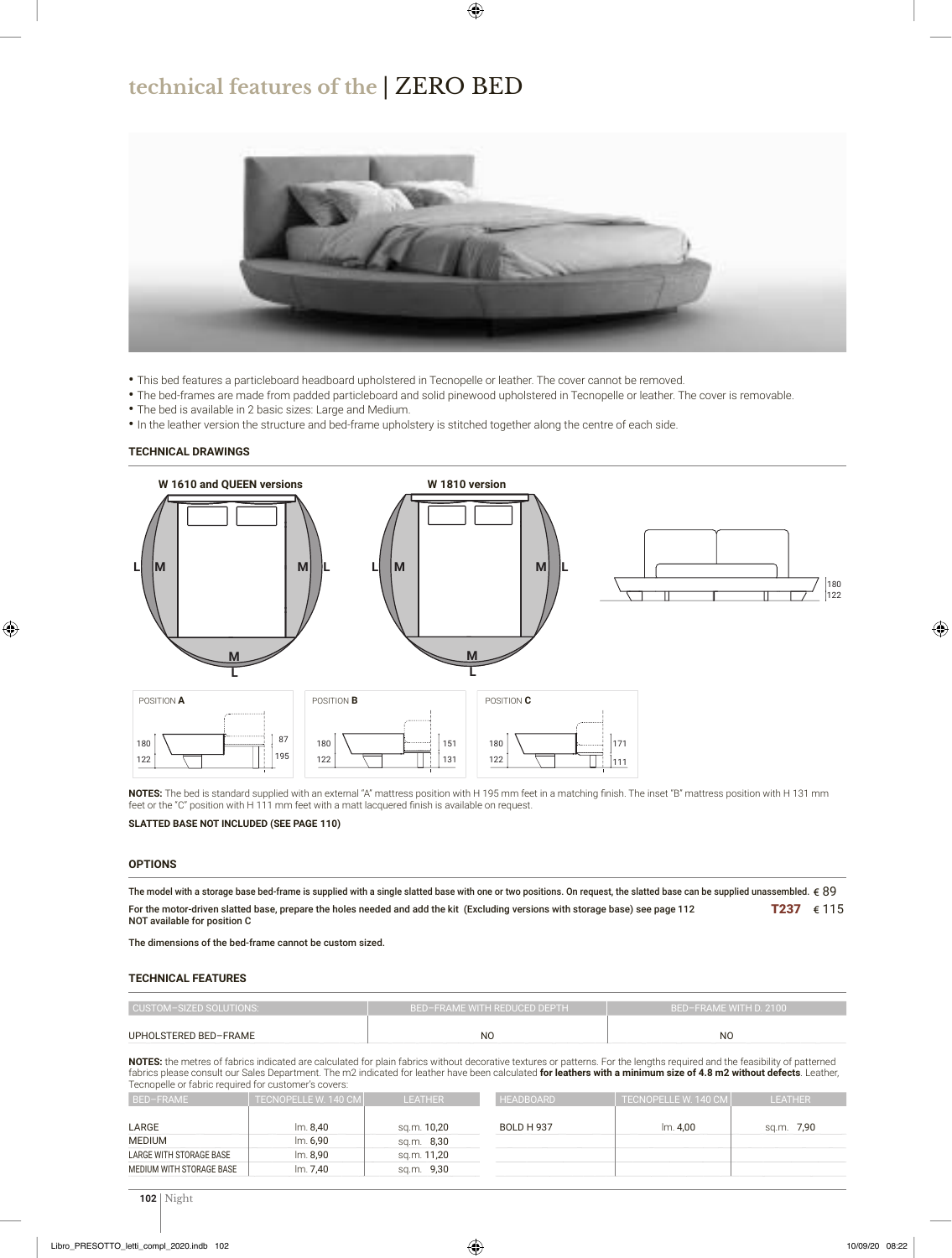## **technical features of the** | ZERO BED

#### **UPHOLSTERED HEADBOARDS**

#### **"Bold" headboard H 937**



### **technical features of the** | ZERO BED with storage base

#### **THE VERSION WITH STORAGE BASE IS PROVIDED WITH A PLINTH UPHOLSTERED IN THE SAME TECNOPELLE OR LEATHER USED FOR THE BED**

#### **WITH ONE OR TWO POSITION SLATTED BASE**

As well as the advantage given by the storage space, thanks to a special mechanism, this system also offers the possibility of raising the slatted base to a position from which it is possible to make the bed while standing upright.

#### 1–POSITION LIFT–UP MECHANISM



#### 2–POSITION LIFT–UP MECHANISM





The storage bases are always fitted with ventilation grilles.

**Not available for QUEEN beds**



Available in widths 1610 and 1810

The bed with storage base is supplied with an integrated slatted base with beech slats.



Slats with rigidity regulators to customise the slatted base.

Slats with different degrees of firmness for shoulder support.

**IN THE P2–P3 LEATHER VERSIONS THE HEADBOARD IS SUPPLIED WITH A MESHED FABRIC REAR. ON REQUEST, THE REAR CAN BE SUPPLIED FINISHED WITH THE SAME LEATHER AS THE FRONT WITH A SURCHARGE OF 25%. IN THE FABRIC AND TECNOPELLE VERSIONS, THE BED IS FINISHED ON THE BACK WITH THE SAME MATERIAL.**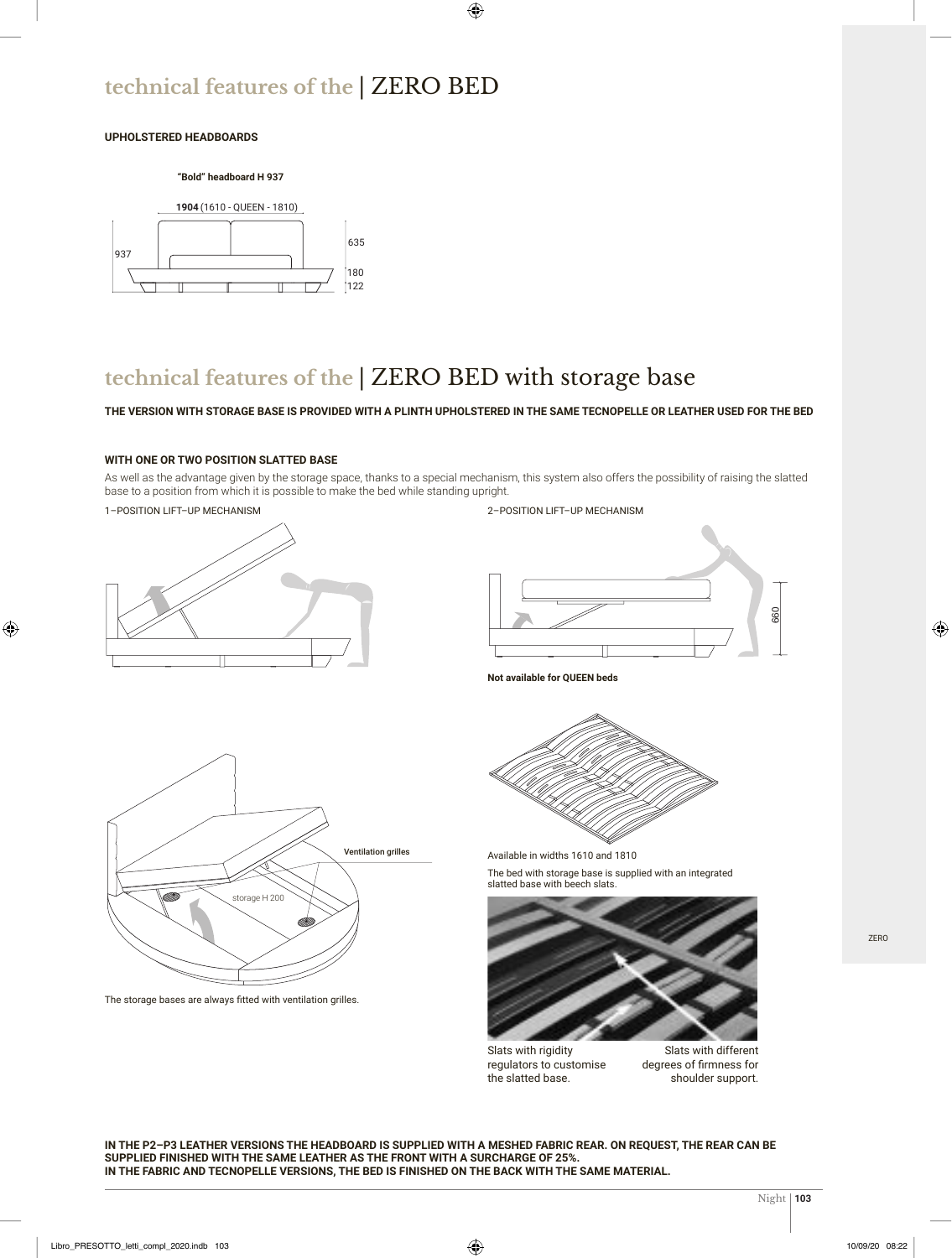## **technical features of the** | ZERO BED

#### **the drawing shows the W 1610 version**

**THE STORAGE BASE VERSIONS ARE 30 MM DEEPER.**

### MEDIUM



LARGE



 $\overline{a}$ 



3510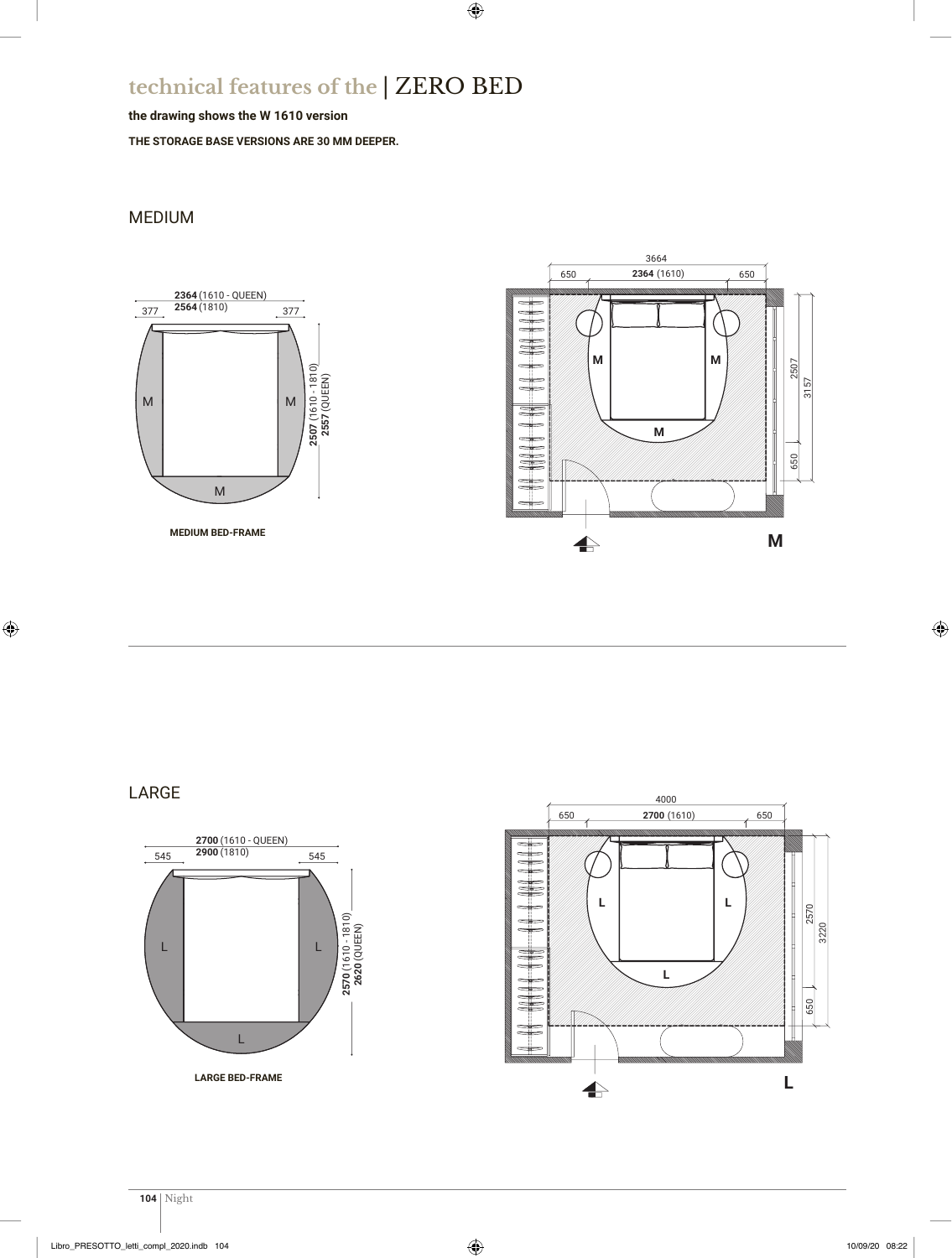# **BED** | ZERO bed–frame

MODEL CODE 98 AZ

|                             |                                | <b>DIMENSIONS</b>         | <b>CODE</b>  | Customer's<br>Tecnopelle or<br>leather |       |       | Tecnopelle Tecnopelle Tecnopelle | Tecnopelle               | UNICO<br>animal-<br>free<br>nubuck | $\underset{\mathsf{P2}}{\mathsf{leather}}$ | $\underset{\mathsf{P3}}{\mathsf{leather}}$ |
|-----------------------------|--------------------------------|---------------------------|--------------|----------------------------------------|-------|-------|----------------------------------|--------------------------|------------------------------------|--------------------------------------------|--------------------------------------------|
| <b>LARGE BED-FRAME</b>      |                                |                           |              |                                        |       |       |                                  |                          |                                    |                                            |                                            |
|                             |                                |                           |              |                                        |       |       |                                  |                          |                                    |                                            |                                            |
|                             |                                |                           |              |                                        |       |       |                                  |                          |                                    |                                            |                                            |
|                             |                                |                           |              |                                        |       |       |                                  |                          |                                    |                                            |                                            |
|                             |                                |                           |              |                                        |       |       |                                  |                          |                                    |                                            |                                            |
|                             | W 1610<br>interior<br>exterior | 1610x2040<br>2700x2570    | R3014        | 2.400                                  | 2.502 | 2.617 | 2.781                            | $\overline{a}$           | 3.063                              | 3.481                                      | 3.900                                      |
|                             | W 1810                         |                           |              |                                        |       |       |                                  |                          |                                    |                                            |                                            |
|                             | interior<br>exterior           | 1810x2040<br>2900x2570    | R3015        | 2.517                                  | 2.613 | 2.734 | 2.918                            | $\overline{a}$           | 3.235                              | 3.655                                      | 4.092                                      |
| $\mathbf{c}$                | W 1560                         | <b>QUEEN</b><br>1560x2090 |              |                                        |       |       |                                  |                          |                                    |                                            |                                            |
|                             | interior<br>exterior           | 2700x2620                 | R3017        | 2.622                                  | 2.749 | 2.876 | 3.048                            | $\overline{\phantom{a}}$ | 3.370                              | 3.811                                      | 4.281                                      |
| <b>MEDIUM BED-FRAME</b>     |                                |                           |              |                                        |       |       |                                  |                          |                                    |                                            |                                            |
|                             |                                |                           |              |                                        |       |       |                                  |                          |                                    |                                            |                                            |
|                             |                                |                           |              |                                        |       |       |                                  |                          |                                    |                                            |                                            |
|                             |                                |                           |              |                                        |       |       |                                  |                          |                                    |                                            |                                            |
|                             | W 1610                         |                           |              |                                        |       |       |                                  |                          |                                    |                                            |                                            |
|                             | interior<br>exterior           | 1610x2040<br>2364x2507    | <b>R3154</b> | 2.199                                  | 2.275 | 2.378 | 2.529                            |                          | 2.805                              | 3.114                                      | 3.470                                      |
|                             | W 1810<br>interior             | 1810x2040                 |              |                                        |       |       |                                  |                          |                                    |                                            |                                            |
|                             | exterior                       | 2564x2507                 | R3155        | 2.307                                  | 2.388 | 2.498 | 2.657                            | $\overline{\phantom{a}}$ | 2.944                              | 3.266                                      | 3.629                                      |
| $\circ$<br>B                | W 1560<br>interior             | <b>QUEEN</b><br>1560x2090 |              |                                        |       |       |                                  |                          |                                    |                                            |                                            |
|                             | exterior                       | 2364x2557                 | R3157        | 2.409                                  | 2.493 | 2.602 | 2.772                            | $\equiv$                 | 3.062                              | 3.414                                      | 3.805                                      |
| <b>BOLD HEADBOARD H 937</b> |                                |                           |              |                                        |       |       |                                  |                          |                                    |                                            |                                            |
|                             |                                |                           |              |                                        |       |       |                                  |                          |                                    |                                            |                                            |
|                             |                                |                           |              |                                        |       |       |                                  |                          |                                    |                                            |                                            |
|                             |                                | W 1560                    | <b>RR07</b>  | 1.081                                  | 1.132 | 1.234 | 1.314                            | $\overline{\phantom{a}}$ | 1.497                              | 1.869                                      | 2.149                                      |
|                             |                                | <b>QUEEN</b>              |              |                                        |       |       |                                  |                          |                                    |                                            |                                            |
|                             |                                | W 1610                    | <b>RR04</b>  | 1.081                                  | 1.132 | 1.234 | 1.314                            | $\overline{\phantom{a}}$ | 1.497                              | 1.869                                      | 2.149                                      |
|                             |                                |                           |              |                                        |       |       |                                  |                          |                                    |                                            |                                            |
|                             |                                | W 1810                    | <b>RR05</b>  | 1.132                                  | 1.189 | 1.296 | 1.379                            | $\equiv$                 | 1.570                              | 1.970                                      | 2.264                                      |

**IN THE P2–P3 LEATHER VERSIONS THE HEADBOARD IS SUPPLIED WITH A MESHED FABRIC REAR. ON REQUEST, THE REAR CAN BE SUPPLIED FINISHED WITH THE SAME LEATHER AS THE FRONT WITH A SURCHARGE OF 25%. IN THE FABRIC AND TECNOPELLE VERSIONS, THE BED IS FINISHED ON THE BACK WITH THE SAME MATERIAL.**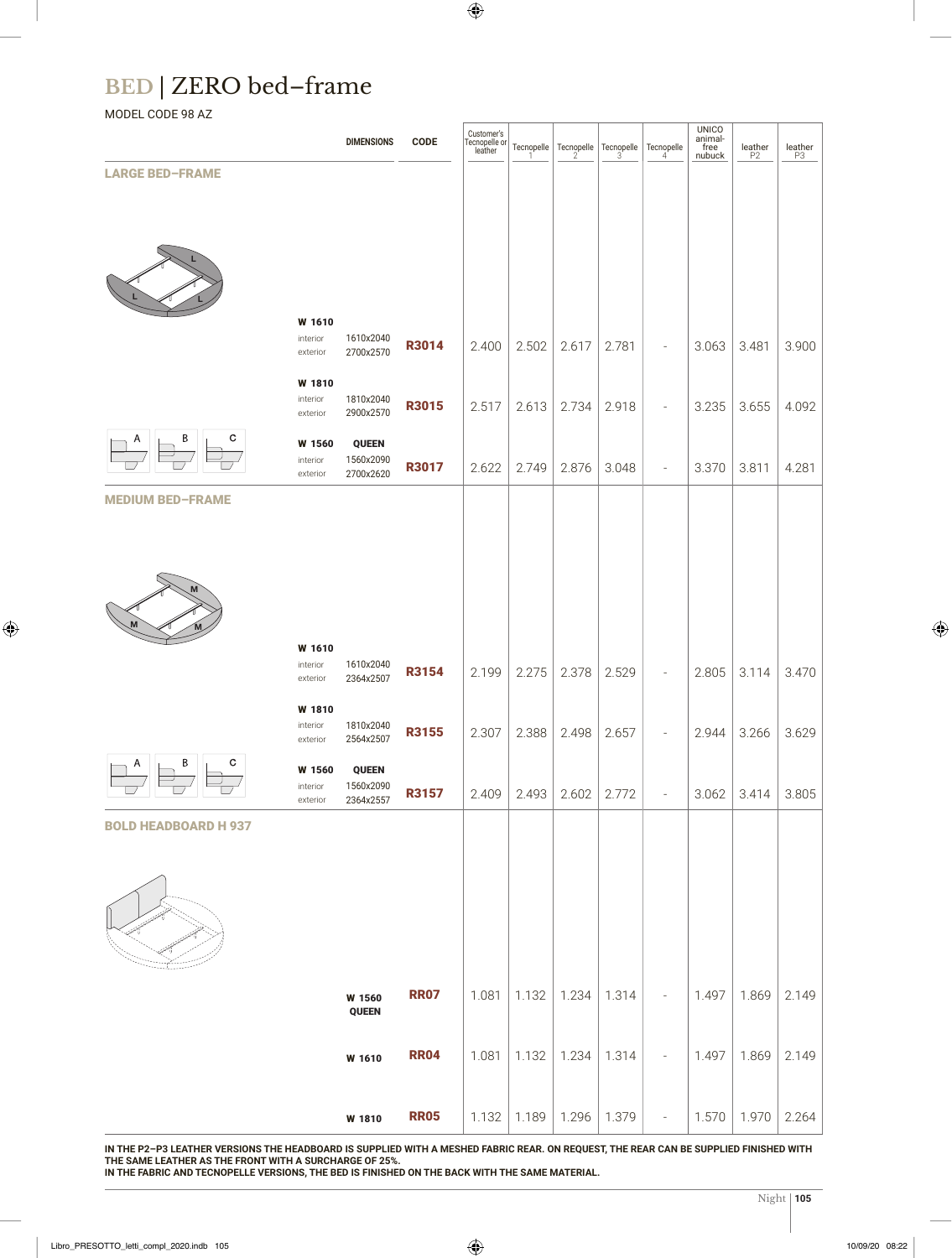# **BED** | ZERO with storage base

### MODEL CODE 98 AZ

|                                       |                                | <b>DIMENSIONS</b>      | <b>CODE</b>  | Customer's<br>Tecnopelle<br>or leather |       | Tecnopelle Tecnopelle Tecnopelle |       | Tecnopelle<br>4          | $\begin{array}{c} \text{UNICO} \\ \text{animal-free} \\ \text{nubuck} \end{array}$ | $\underset{\mathsf{P2}}{\mathsf{leather}}$ | $\underset{\mathsf{P3}}{\mathsf{leather}}$ |
|---------------------------------------|--------------------------------|------------------------|--------------|----------------------------------------|-------|----------------------------------|-------|--------------------------|------------------------------------------------------------------------------------|--------------------------------------------|--------------------------------------------|
| <b>LARGE BED-FRAME</b><br>2 POSITIONS |                                |                        |              |                                        |       |                                  |       |                          |                                                                                    |                                            |                                            |
|                                       |                                |                        |              |                                        |       |                                  |       |                          |                                                                                    |                                            |                                            |
|                                       |                                |                        |              |                                        |       |                                  |       |                          |                                                                                    |                                            |                                            |
|                                       |                                |                        |              |                                        |       |                                  |       |                          |                                                                                    |                                            |                                            |
|                                       |                                |                        |              |                                        |       |                                  |       |                          |                                                                                    |                                            |                                            |
|                                       |                                |                        |              |                                        |       |                                  |       |                          |                                                                                    |                                            |                                            |
|                                       |                                |                        |              |                                        |       |                                  |       |                          |                                                                                    |                                            |                                            |
|                                       | W 1610<br>interior<br>exterior | 1610x2070<br>2700x2600 | R3614        | 3.291                                  | 3.393 | 3.508                            | 3.672 | $\overline{\phantom{a}}$ | 3.954                                                                              | 4.372                                      | 4.791                                      |
|                                       | W 1810                         |                        |              |                                        |       |                                  |       |                          |                                                                                    |                                            |                                            |
| 2                                     | interior<br>exterior           | 1810x2070<br>2900x2600 | R3615        | 3.455                                  | 3.551 | 3.672                            | 3.856 | $\overline{\phantom{a}}$ | 4.173                                                                              | 4.593                                      | 5.030                                      |
| <b>MEDIUM BED-FRAME</b>               |                                |                        |              |                                        |       |                                  |       |                          |                                                                                    |                                            |                                            |
| 2 POSITIONS                           |                                |                        |              |                                        |       |                                  |       |                          |                                                                                    |                                            |                                            |
|                                       |                                |                        |              |                                        |       |                                  |       |                          |                                                                                    |                                            |                                            |
|                                       |                                |                        |              |                                        |       |                                  |       |                          |                                                                                    |                                            |                                            |
| M                                     |                                |                        |              |                                        |       |                                  |       |                          |                                                                                    |                                            |                                            |
|                                       |                                |                        |              |                                        |       |                                  |       |                          |                                                                                    |                                            |                                            |
|                                       |                                |                        |              |                                        |       |                                  |       |                          |                                                                                    |                                            |                                            |
|                                       | W 1610<br>interior<br>exterior | 1610x2070<br>2364x2537 | <b>R3754</b> | 3.088                                  | 3.164 | 3.267                            | 3.418 | $\overline{\phantom{a}}$ | 3.694                                                                              | 4.003                                      | 4.359                                      |
| 2                                     | W 1810                         |                        |              |                                        |       |                                  |       |                          |                                                                                    |                                            |                                            |
|                                       | interior<br>exterior           | 1810x2070<br>2564x2537 | <b>R3755</b> | 3.245                                  | 3.326 | 3.436                            | 3.595 | $\overline{\phantom{a}}$ | 3.889                                                                              | 4.204                                      | 4.567                                      |
| <b>BOLD HEADBOARD H 937</b>           |                                |                        |              |                                        |       |                                  |       |                          |                                                                                    |                                            |                                            |
|                                       |                                |                        |              |                                        |       |                                  |       |                          |                                                                                    |                                            |                                            |
|                                       |                                |                        |              |                                        |       |                                  |       |                          |                                                                                    |                                            |                                            |
|                                       |                                |                        |              |                                        |       |                                  |       |                          |                                                                                    |                                            |                                            |
|                                       |                                |                        |              |                                        |       |                                  |       |                          |                                                                                    |                                            |                                            |
|                                       |                                |                        |              |                                        |       |                                  |       |                          |                                                                                    |                                            |                                            |
|                                       |                                |                        |              |                                        |       |                                  |       |                          |                                                                                    |                                            |                                            |
|                                       |                                | W 1610                 | <b>RR14</b>  | 1.081                                  | 1.132 | 1.234                            | 1.314 | $\overline{\phantom{a}}$ | 1.497                                                                              | 1.869                                      | 2.149                                      |
|                                       |                                |                        |              |                                        |       |                                  |       |                          |                                                                                    |                                            |                                            |
|                                       |                                | W 1810                 | <b>RR15</b>  | 1.132                                  | 1.189 | 1.296                            | 1.379 | $\equiv$                 | 1.570                                                                              | 1.970                                      | 2.264                                      |

**IN THE P2–P3 LEATHER VERSIONS THE HEADBOARD IS SUPPLIED WITH A MESHED FABRIC REAR. ON REQUEST, THE REAR CAN BE SUPPLIED FINISHED WITH THE SAME LEATHER AS THE FRONT WITH A SURCHARGE OF 25%.** 

**IN THE FABRIC AND TECNOPELLE VERSIONS, THE BED IS FINISHED ON THE BACK WITH THE SAME MATERIAL.**